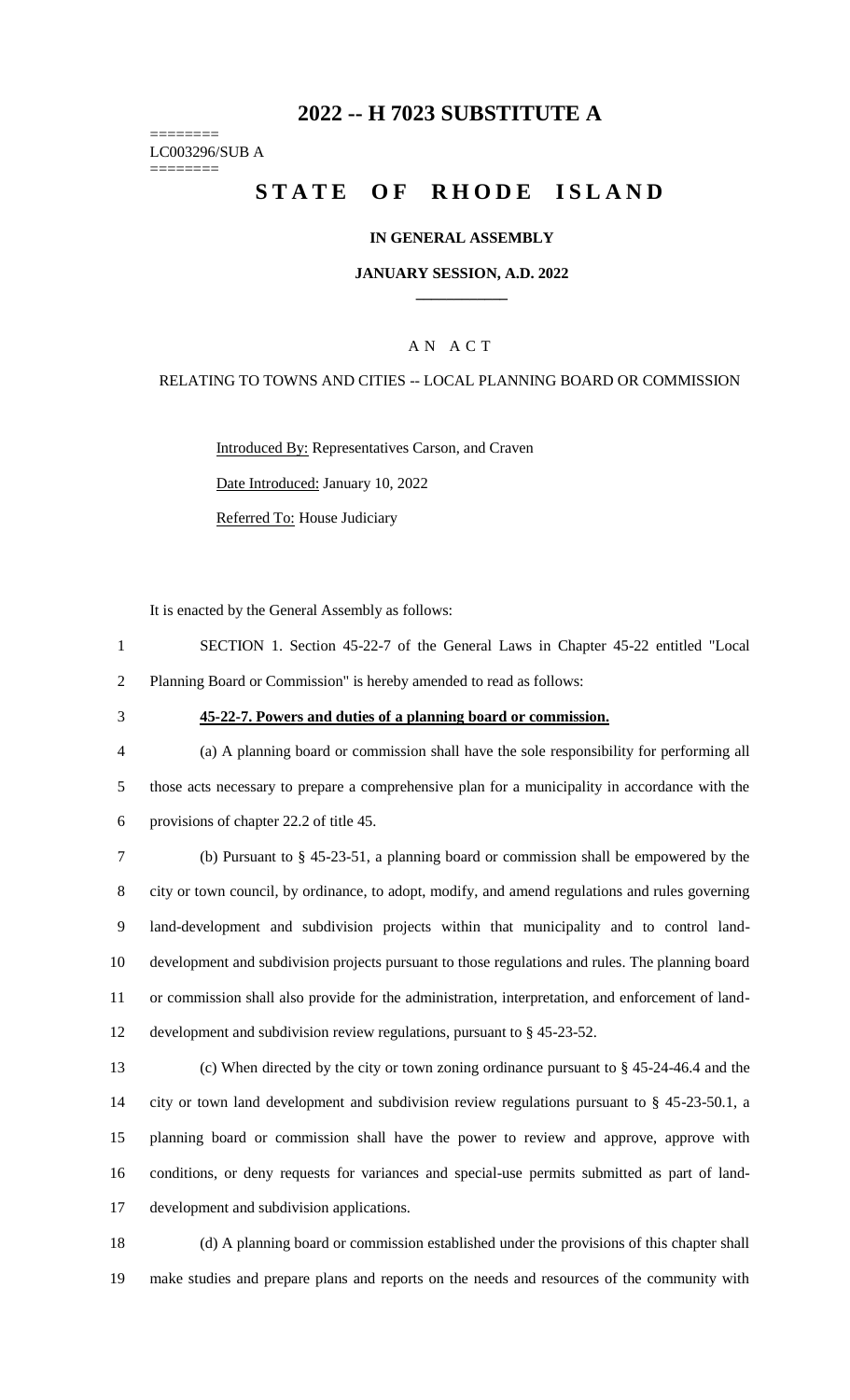- reference to its physical, economic, and social growth and development as affecting the health,
- safety, morals, and general welfare of the people. The studies, plans, and reports shall concern, but
- not necessarily be limited to, the following:
- (1) Land use and land-use regulation;
- (2) Transportation facilities;
- (3) Public facilities, including recreation areas, utilities, schools, fire stations, police
- stations, and others;
- (4) Blighted areas, including the designation of general areas for redevelopment, renewal,
- rehabilitation, or conservation;
- (5) Problems of housing and the development of housing programs;
- (6) Environmental protection;
- (7) Natural resource conservation;
- (8) Protection from disaster;
- (9) Economic and social characteristics of the population;
- (10) Preservation of historic sites and buildings; and
- (11) Economic development.
- (e) When directed by the city or town council or by the appointing authority, a planning board or commission shall prepare an annual capital budget and a comprehensive, long-range capital-improvement program for submission to the council, the appointing authority, or other designated official or agency.
- (f) A planning board or commission shall submit an advisory opinion and recommendation on all zoning matters referred to it by the zoning board of review under the provisions of the city or town zoning ordinance and report on any other matter referred to it, by the city or town council, the chief executive, or the appointing authority.
- (g) A planning board or commission shall perform any other duties that may be assigned to the board or commission, from time to time, by any act of the general assembly or by any ordinance, code, regulation order, or resolution of the city or town council or by the appointing authority.
- (h) A planning board or commission has authority to call upon other departments, boards, and committees of the city or town and upon regional, state, and federal agencies for information and assistance necessary to the performance of its duties, and shall cooperate with the city or town, regional, state, and federal agencies on matters of community, regional, and state planning and development.
- 

(i) Each planning board or commission must adopt a provision requiring any person who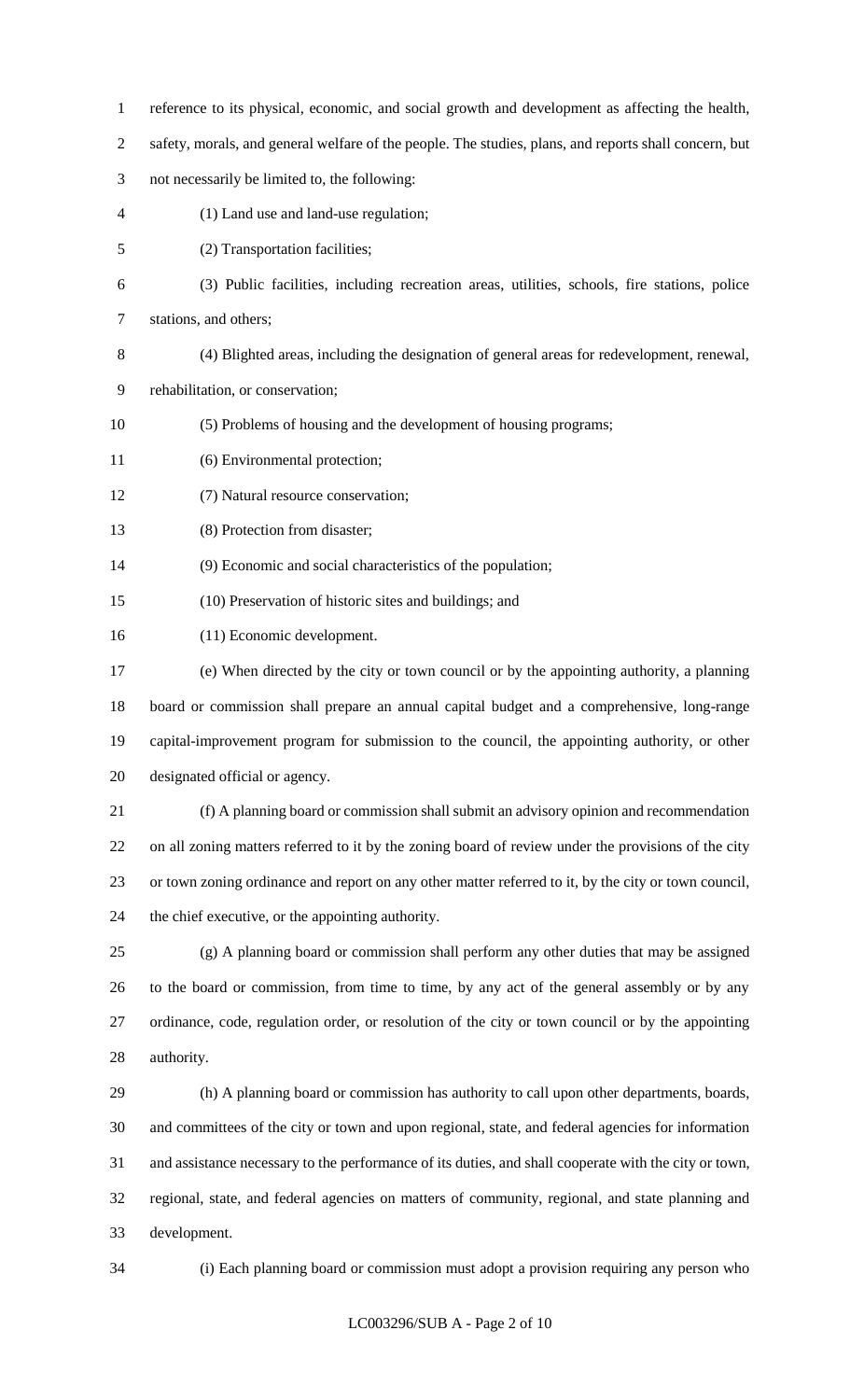will be required to file a request for access pursuant to § 24-8-34 to file that request not later than the day on which that person files any document in connection with the project in question with the applicable town or city, and to provide a copy of the request to the town or city.

 (j) Each member of a planning board or commission shall participate in training and education classes concerning the effects of development in a flood plain and the effects of sea-level rise once every two (2) years pursuant to chapter 70 of title 45 entitled "Continuing education for local planning and zoning boards and historic district commissions" which requires annual

- 8 continuing education and biennial education components. Each member shall complete two (2)
- 9 hours of training in order to be certified for the two (2) years required by this subsection. Upon
- 10 completion of the training, the planning board or commission member shall file with the municipal
- 11 elerk a statement asserting that the training course has been completed.

 SECTION 2. Section 45-24-57 of the General Laws in Chapter 45-24 entitled "Zoning Ordinances" is hereby amended to read as follows:

## **45-24-57. Administration -- Powers and duties of zoning board of review.**

 A zoning ordinance adopted pursuant to this chapter shall provide that the zoning board of review shall:

(1) Have the following powers and duties:

 (i) To hear and decide appeals within sixty-five (65) days of the date of the filing of the appeal where it is alleged there is an error in any order, requirement, decision, or determination made by an administrative officer or agency in the enforcement or interpretation of this chapter, or of any ordinance adopted pursuant hereto;

 (ii) To hear and decide appeals from a party aggrieved by a decision of an historic district commission, pursuant to §§ 45-24.1-7.1 and 45-24.1-7.2;

 (iii) To hear and decide appeals where the zoning board of review is appointed as the board of appeals for airport zoning regulations, pursuant to § 1-3-19;

 (iv) To authorize, upon application, in specific cases of hardship, variances in the application of the terms of the zoning ordinance, pursuant to § 45-24-41;

 (v) To authorize, upon application, in specific cases, special-use permits, pursuant to § 45- 24-42, where the zoning board of review is designated as a permit authority for special-use permits; (vi) To refer matters to the planning board or commission, or to other boards or agencies of the city or town as the zoning board of review may deem appropriate, for findings and recommendations;

 (vii) To provide for the issuance of conditional zoning approvals where a proposed application would otherwise be approved except that one or more state or federal agency approvals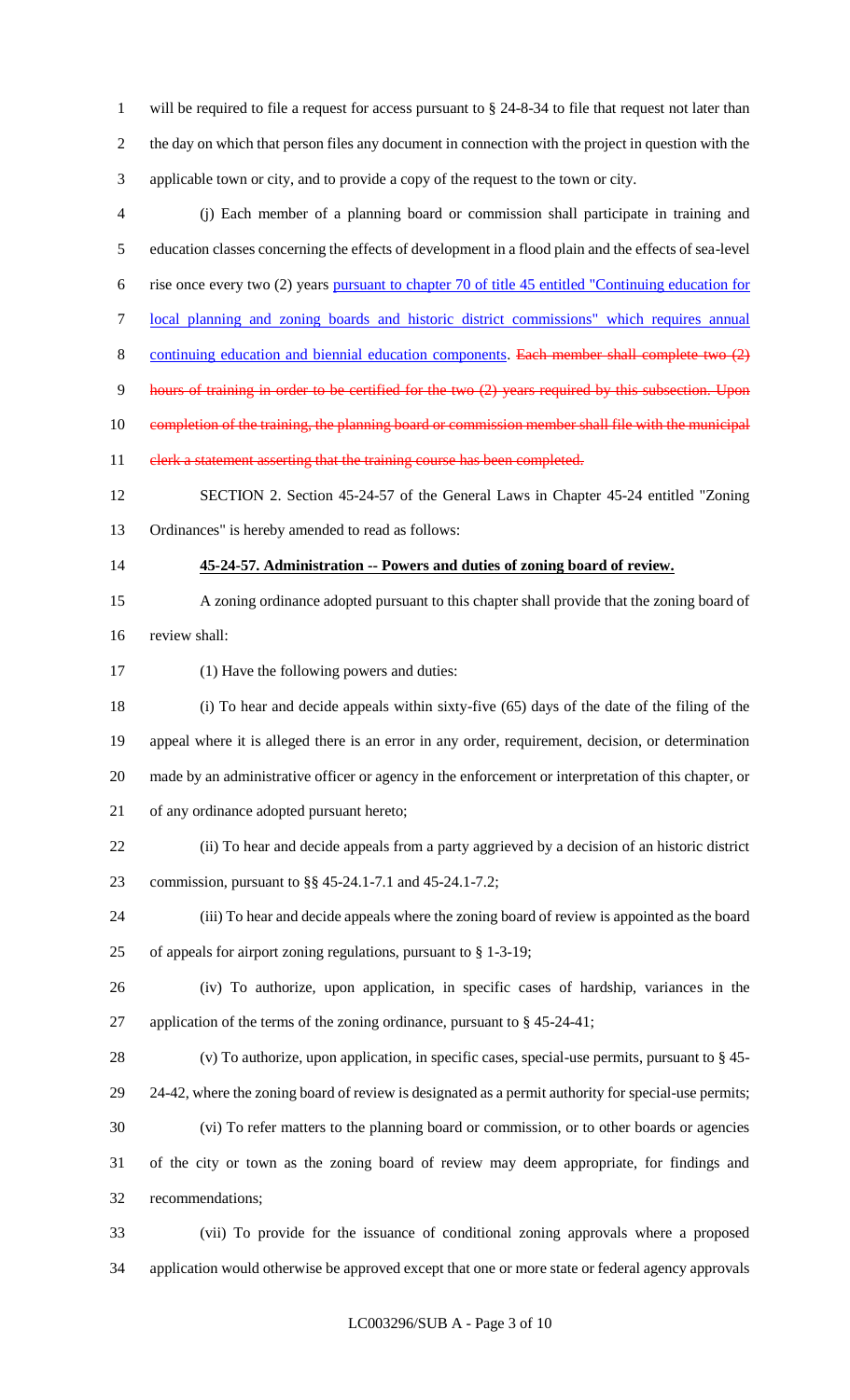that are necessary are pending. A conditional zoning approval shall be revoked in the instance where any necessary state or federal agency approvals are not received within a specified time period; and

 (viii) To hear and decide other matters, according to the terms of the ordinance or other statutes, and upon which the board may be authorized to pass under the ordinance or other statutes; and

(2) Be required to vote as follows:

 (i) Five (5) active members are necessary to conduct a hearing. As soon as a conflict occurs for a member, that member shall recuse himself or herself, shall not sit as an active member, and shall take no part in the conduct of the hearing. Only five (5) active members are entitled to vote 11 on any issue;

 (ii) The concurring vote of three (3) of the five (5) members of the zoning board of review sitting at a hearing are necessary to reverse any order, requirement, decision, or determination of any zoning administrative officer from whom an appeal was taken; and

 (iii) The concurring vote of four (4) of the five (5) members of the zoning board of review sitting at a hearing is required to decide in favor of an applicant on any matter within the discretion of the board upon which it is required to pass under the ordinance, including variances and special-use permits.

 (3) All members, including alternate members, of any zoning board shall be required to participate in continuing education courses promulgated pursuant to chapter 70 of title 45 entitled

"Continuing education for local planning and zoning boards and historic district commissions."

 SECTION 3. Section 45-24.1-3 of the General Laws in Chapter 45-24.1 entitled "Historical Area Zoning" is hereby amended to read as follows:

# **45-24.1-3. Creation of commission authorized -- Membership appointment -- Term of office.**

 (a) In order to carry out the purposes of this chapter any city or town council shall have the authority to create a commission called the historic district commission. The membership of a commission in a city shall consist of seven (7) qualified members, and in a town shall consist of not less than three (3) nor more than seven (7) qualified members, whose residence is located in the city or town; and provided, that the historic district commission of the city of Providence shall consist of eleven (11) qualified members, two (2) of whom shall be members of the city council elected by the city council from its councilmanic members to serve for a term of four (4) years. In a city the members shall be appointed by the mayor, except as provided in the case of the historic district commission of the city of Providence, and in a town, by the president of the town council.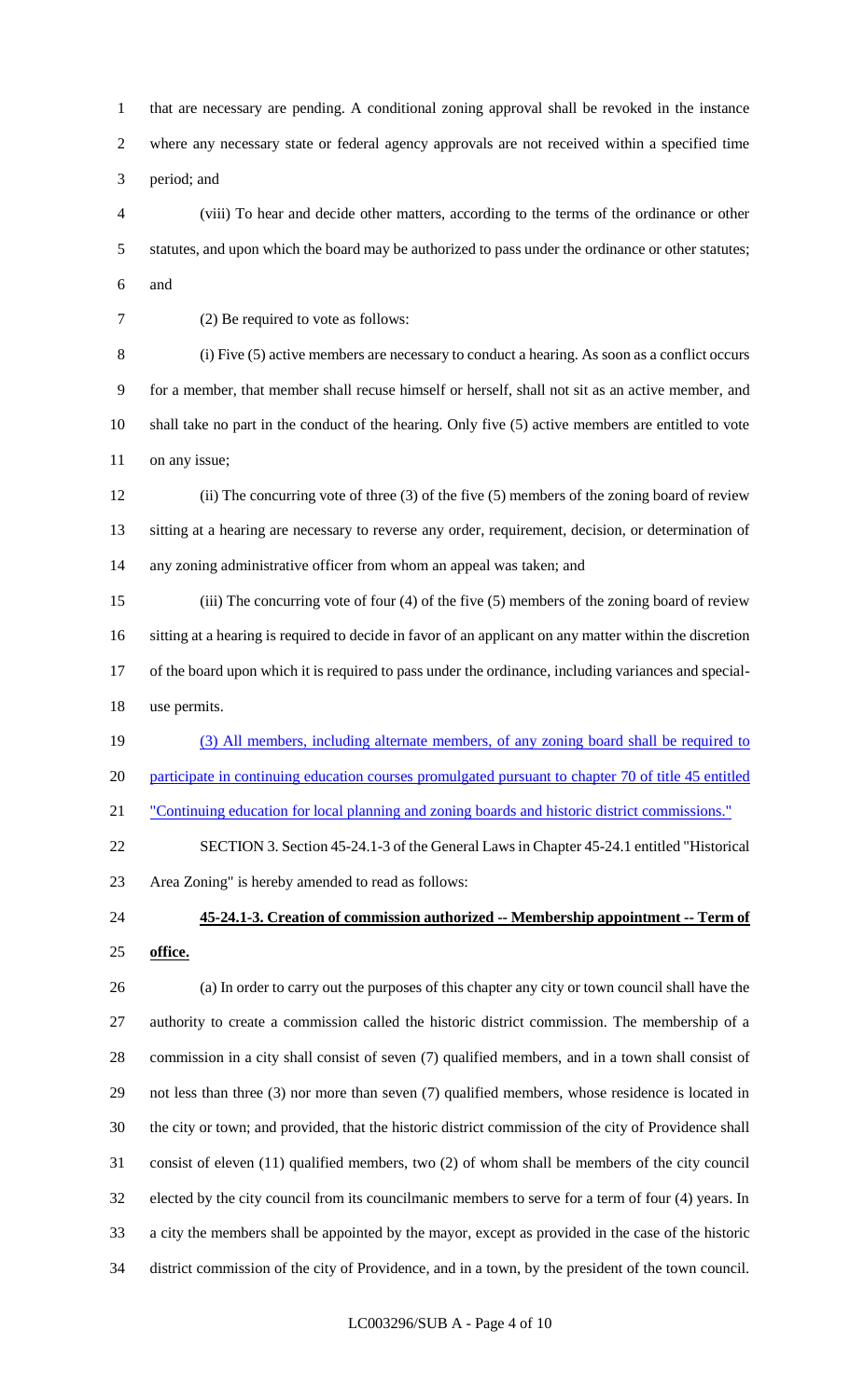Members of an historic district commission shall be residents of the city or town.

 (b) The appointed members of the commission shall be appointed for three (3) year terms, except the initial appointments of some of the members shall be for less than three (3) years so that the initial appointments are staggered and so that subsequent appointments do not reoccur at the same time.

 (c) Any city or town has the right to name an auxiliary member of the commission appointed in addition to the regular members of the commission; provided, that the city of Newport shall have the right to appoint two (2) auxiliary members to its historic district commission. An auxiliary member shall sit as an active member, upon the request of the chair, when and if a regular member of the commission is unable to serve at any meeting of the commission.

 (d) Appointed members of the commission are eligible for reappointment, and, upon the expiration of their term, shall continue to serve until replaced unless otherwise provided for in local law.

 (e) In the event of a vacancy on the commission, interim appointments of appointed members may be made by the appointing authority to complete the unexpired term of the position.

 (f) Organized and existing preservation societies may present to the appointing authority of a city or town a list of qualified citizens, from which list the appointing authority may select

members of the commission for his or her respective city or town.

(g) Members of a commission shall serve without compensation.

(h) Members of a commission shall be required to participate in continuing education

courses promulgated pursuant to chapter 70 of title 45.

 SECTION 4. Title 45 of the General Laws entitled "TOWNS AND CITIES" is hereby amended by adding thereto the following chapter:

24 CHAPTER 70

CONTINUING EDUCATION FOR LOCAL PLANNING AND ZONING BOARDS AND

# HISTORIC DISTRICT COMMISSIONS

**45-70-1. Purpose.** 

 The purpose of this chapter is to establish requirements and standards for initial, biennial, 29 and continuing education programs for members and alternate members of local planning boards or commissions or any combined boards or commissions or zoning boards or any historic district commission performing land planning or zoning functions as authorized pursuant to the general

- 32 <u>laws.</u>
- **45-70-2. Applicability.**
- This chapter shall apply to the following:

LC003296/SUB A - Page 5 of 10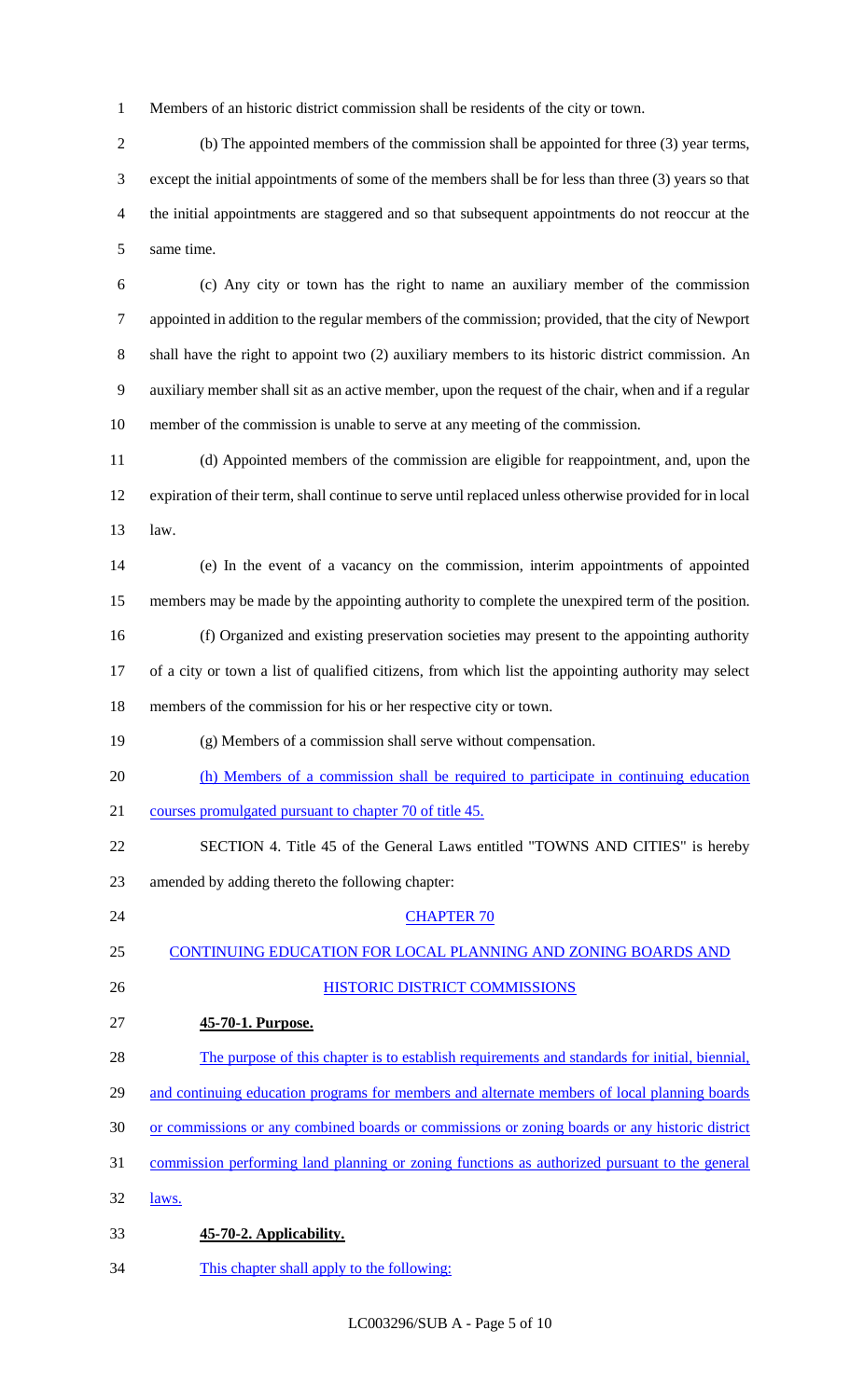(1) All members, including alternate members, of any local planning board or commission authorized pursuant to chapter 22 of title 45. (2) All members, including alternate members, of any zoning board or commission authorized pursuant to chapter 24 of title 45. (3) All members, including alternate members, of any combined board or commission authorized pursuant to the general laws to have a role in local land use and planning. (4) All members, including alternate members, of any historic district commission authorized pursuant to chapter 24.1 of title 45. **45-70-3. Land use law and planning -- Required education for local planning and zoning board members and historic district commission members.**  (a) Every current member or alternate member of a local planning and zoning board or commission or combined board or commission or historic district commission performing land 13 planning or zoning functions shall be required to have satisfactorily completed an education 14 program in land use law and planning to be prepared by the director of the department of 15 administration. (b) The education program pursuant to this chapter shall be prepared and offered within 17 twelve (12) months of the enactment of this chapter and shall include an introductory program offered for new or prospective board members and continuing education courses offered for existing board members. Furthermore, the education program shall be sufficient in design and 20 duration to adequately and reasonably address the topic areas related to land use and planning, 21 including all topics determined relevant by the director, and shall consist of no less than three (3) 22 hours of scheduled instruction for the introductory course or courses and no less than one hour of scheduled instruction for any subsequent annual continuing education requirements. Reasonable 24 efforts shall be made by the director to have said course of study structured in such a manner that 25 a member may satisfy these requirements through a variety of instructional means including, but 26 not limited to, traditional style classroom and seminar training, distance learning, webinars, on-site presentations, and by other means as deemed appropriate by the director. Education program topics 28 to be considered may include, but not be limited to, the following: 29 (1) History and purposes of planning and zoning; (2) State laws and local ordinances, rules and regulations applicable to the work of planning and zoning members, including a full review of chapter 53 of title 45 ("Rhode Island Low and Moderate Income Housing Act"); (3) Overview of the functions of the boards, statutory requirements, and the main tools of 34 planning, zoning, and subdivision review;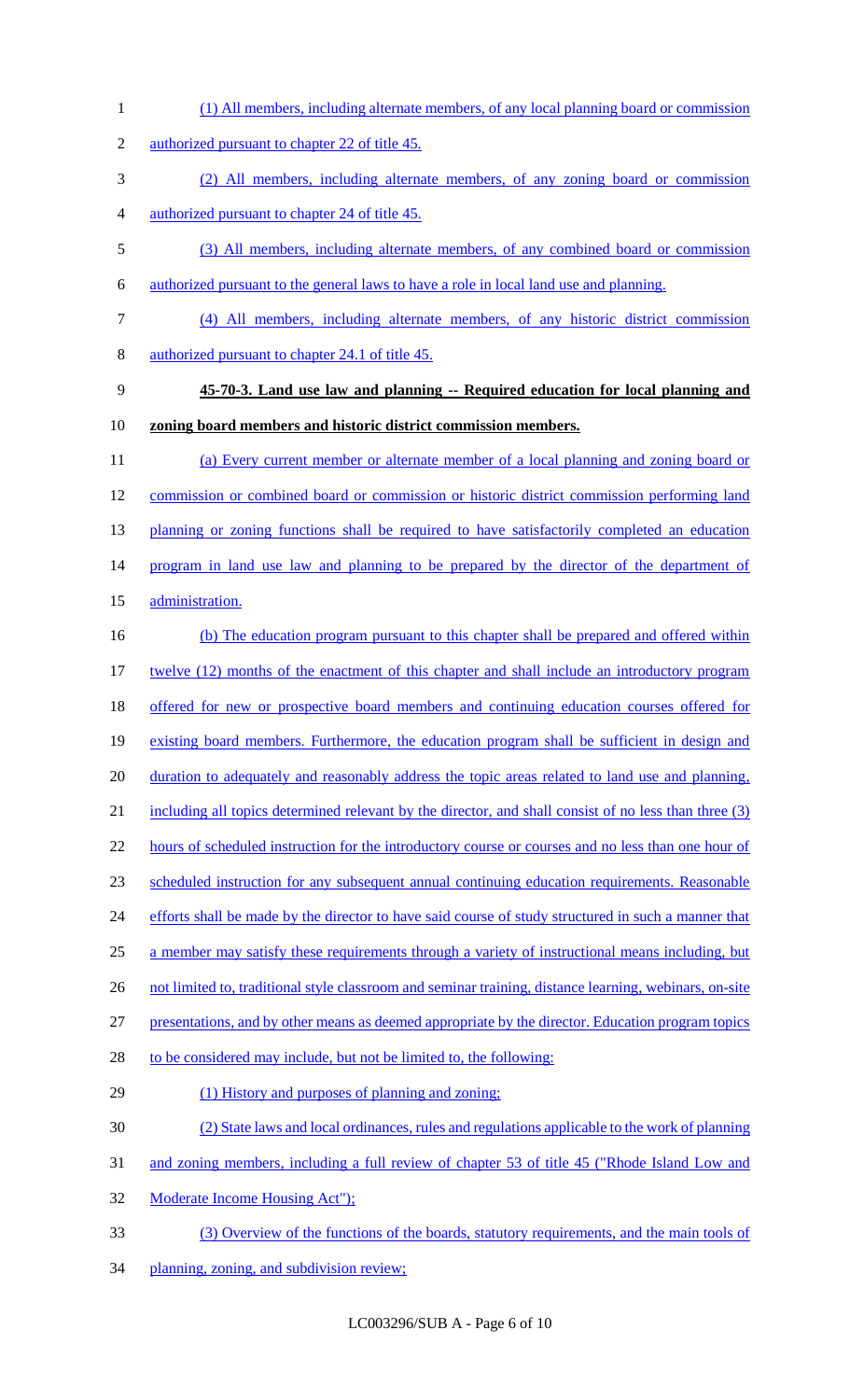| $\mathbf{1}$   | (4) Role of others in the planning and zoning process (citizens, applicants, planning and              |
|----------------|--------------------------------------------------------------------------------------------------------|
| $\overline{c}$ | zoning staff, and elected officials);                                                                  |
| 3              | (5) Understanding and interpreting local comprehensive plans in helping to make land use               |
| 4              | decisions;                                                                                             |
| 5              | (6) Understanding basic property rights;                                                               |
| 6              | (7) Legal context for the decision-making process and making legal, defensible decisions;              |
| 7              | (8) Basics of "findings of fact", making the record, and the legal context for planning;               |
| 8              | (9) Public hearings, voting requirements and other key procedural requirements;                        |
| 9              | (10) How to review site plans and subdivisions;                                                        |
| 10             | (11) Types of conditions boards may impose when approving special permit(s) or variance                |
| 11             | application(s);                                                                                        |
| 12             | (12) Open meetings/ethics requirements/avoiding ethical dilemmas; and                                  |
| 13             | (13) Proper ways to manage public meetings including quorums, recusals, and rules of                   |
| 14             | order.                                                                                                 |
| 15             | (c) Every current member or alternate member of a local planning board pursuant to chapter             |
| 16             | 22 of title 45 shall, in addition to any other education requirement promulgated pursuant to this      |
| 17             | chapter, complete two (2) hours of training and education concerning the effects of development in     |
| 18             | a flood plain and the effects of sea-level rise once every two (2) years. Each member shall complete   |
| 19             | $two (2)$ hours of training in order to be certified for the two $(2)$ years required by this chapter. |
| 20             | (d) Except as otherwise provided in this chapter, any person who is serving as a member                |
| 21             | or alternate member of a planning, zoning, or combined board or commission or historic district        |
| 22             | commission performing land use and planning pursuant to general laws, shall be required to             |
| 23             | complete the introductory education program within twenty-four (24) months of the effective date       |
| 24             | of this chapter or within (24) months of appointment, whichever is later, and shall also complete      |
| 25             | the required annual continuing education requirements as may be required. No decision of a             |
| 26             | planning board, zoning board or historic district commission shall be voided or declared invalid       |
| 27             | because of failure of a member to comply with these training requirements.                             |
| 28             | (e) Upon completion of the training required pursuant to this chapter, the local planning              |
| 29             | and zoning board or commission or combined board or commission or historic district commission         |
| 30             | member shall file with the municipal clerk a statement asserting the training course has been          |
| 31             | completed.                                                                                             |
| 32             | 45-70-4. Exemptions.                                                                                   |
| 33             | The following persons shall be exempt from the educational requirements established                    |
| 34             | pursuant to this chapter:                                                                              |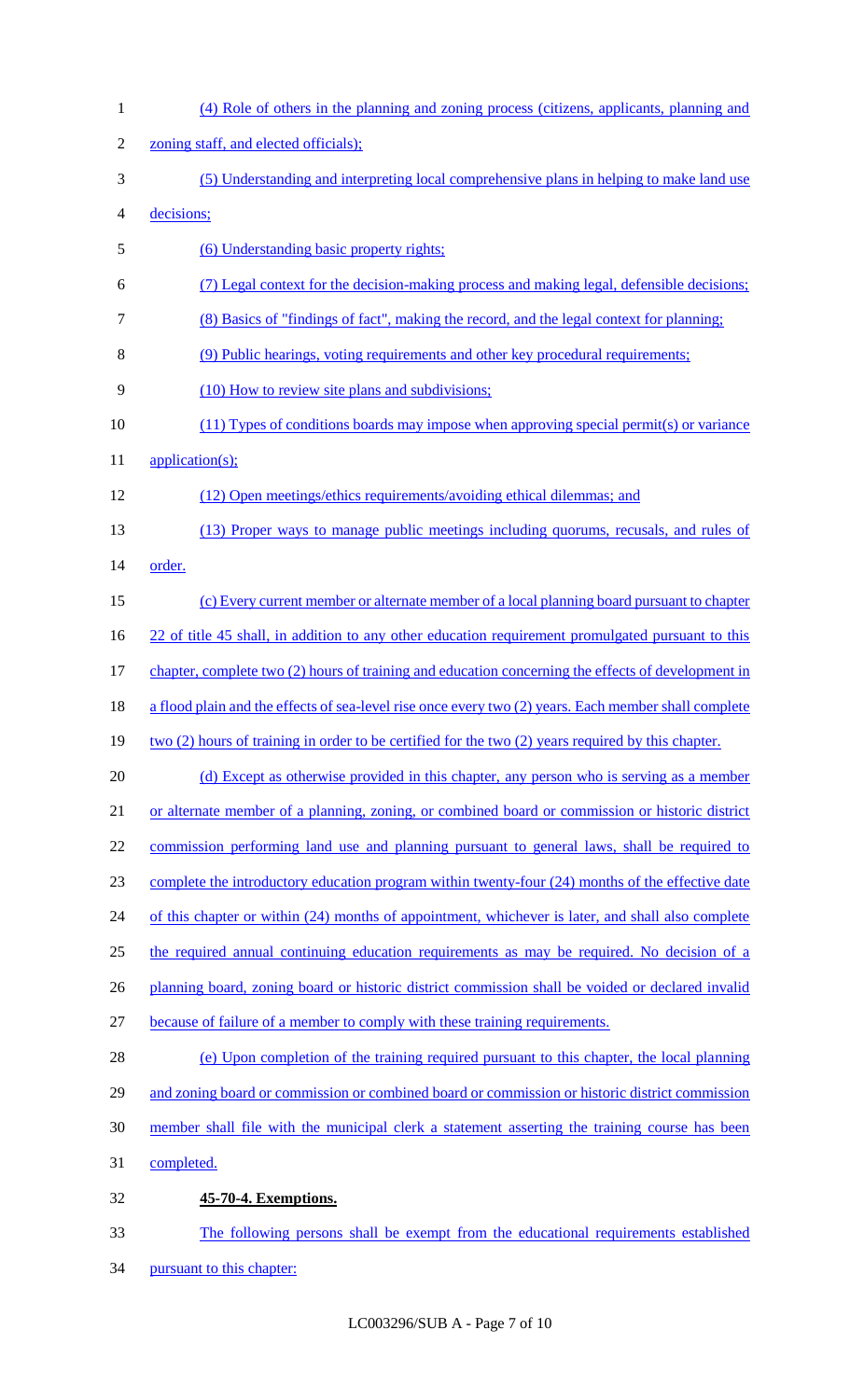- 1 (1) The chief municipal officer of the city or town or person designated to serve on a
- 2 planning board in an ex officio and non-voting capacity.

 (2) Any person who offers satisfactory proof of having completed a course of study in land use law and planning within one year prior to the effective date of this chapter, that, in the determination of the director of the department of administration (the "director") in consultation with the division of statewide planning, is equivalent to or more extensive than the course offered pursuant to the requirements of this chapter, will be exempt from the initial three (3) hours of training; however, remain subject to annual continuing education requirements. An appointee/reappointee must file with the city or town clerk a statement explaining why he or she is 10 exempt from the initial introductory training following the effective date of this chapter. 11 (3) Any person who demonstrates that he or she is certified by the American Institute of

12 Certified Planners (AICP) or has a master's or doctorate degree in planning from an accredited 13 college or university will be exempt from the initial three (3) hours of training; however, remain 14 subject to annual continuing education requirements. An appointee/reappointee must file with the 15 city or town clerk a statement explaining why he or she is exempt from the initial introductory 16 training following the effective date of this chapter.

- 17 **45-70-5. Advisory committee.**
- 18 The state planning council shall appoint an advisory committee to assist in the development 19 of the education program that shall include, but not be limited to, representatives from the American 20 Planning Association (R.I. Chapter), American Council of Engineering Companies - Rhode Island, 21 Grow Smart Rhode Island, Rhode Island League of Cities and Towns, Rhode Island Builders 22 Association, University of Rhode Island Coastal Resource Center and the Office of Housing and 23 Community Development. The division of statewide planning shall provide administrative support 24 to and facilitate meetings of the advisory committee to meet at a minimum of once a year to evaluate 25 and make improvements to the training program.
- 

# 26 **45-70-6. Rules and regulations.**

27 The state planning council is hereby authorized and empowered to promulgate rules and

- 28 regulations necessary to carry out the provisions of this chapter no later than December 31, 2022.
- 29 The department of administration, division of statewide planning, shall submit to the governor, the
- 30 speaker of the house of representatives, and the senate president, a report detailing the program
- 31 development and completion levels of training by board members of each community no later than
- 32 April 30, 2027.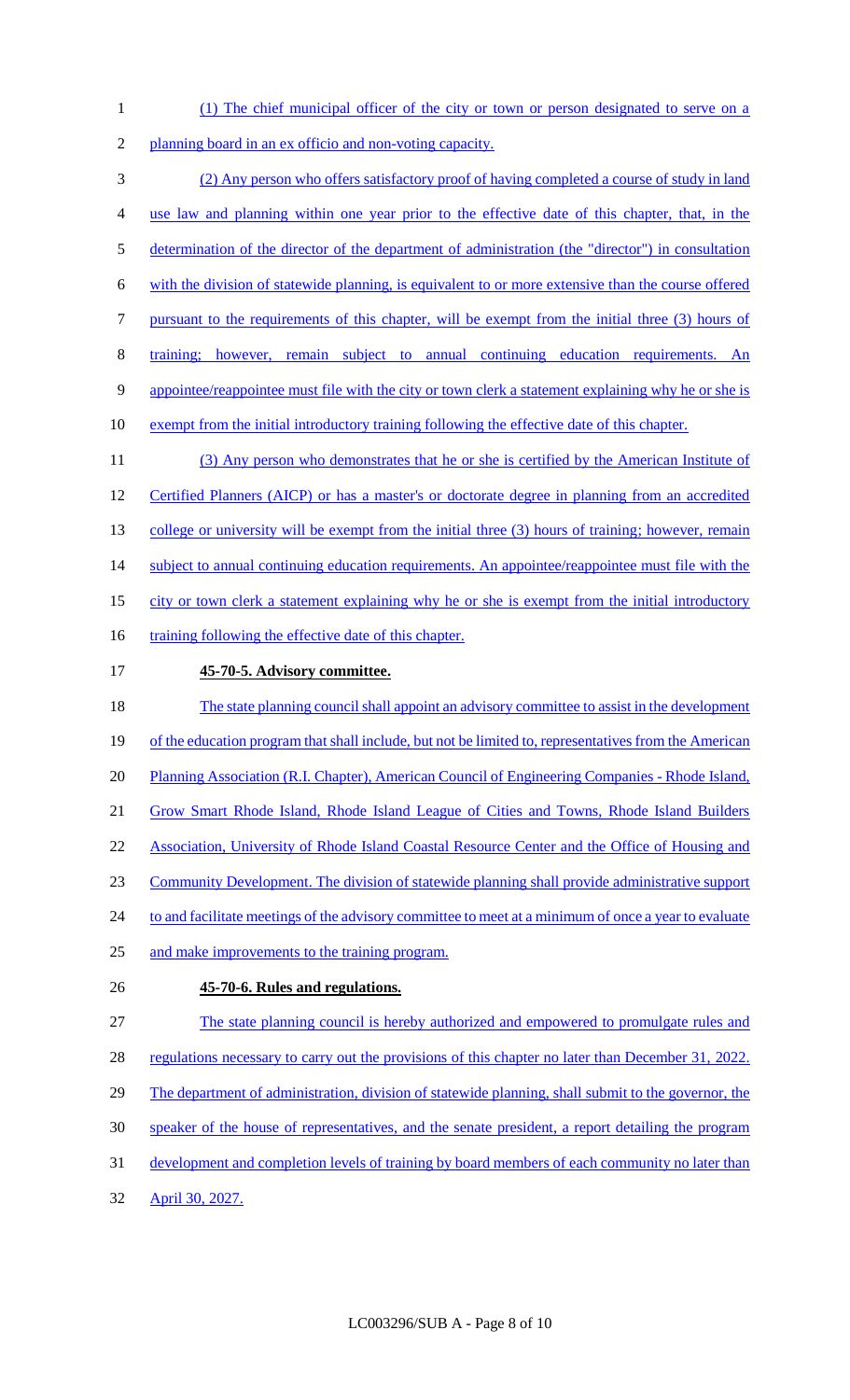1 SECTION 5. This act shall take effect on July 1, 2022.

 $=$ LC003296/SUB A  $=$